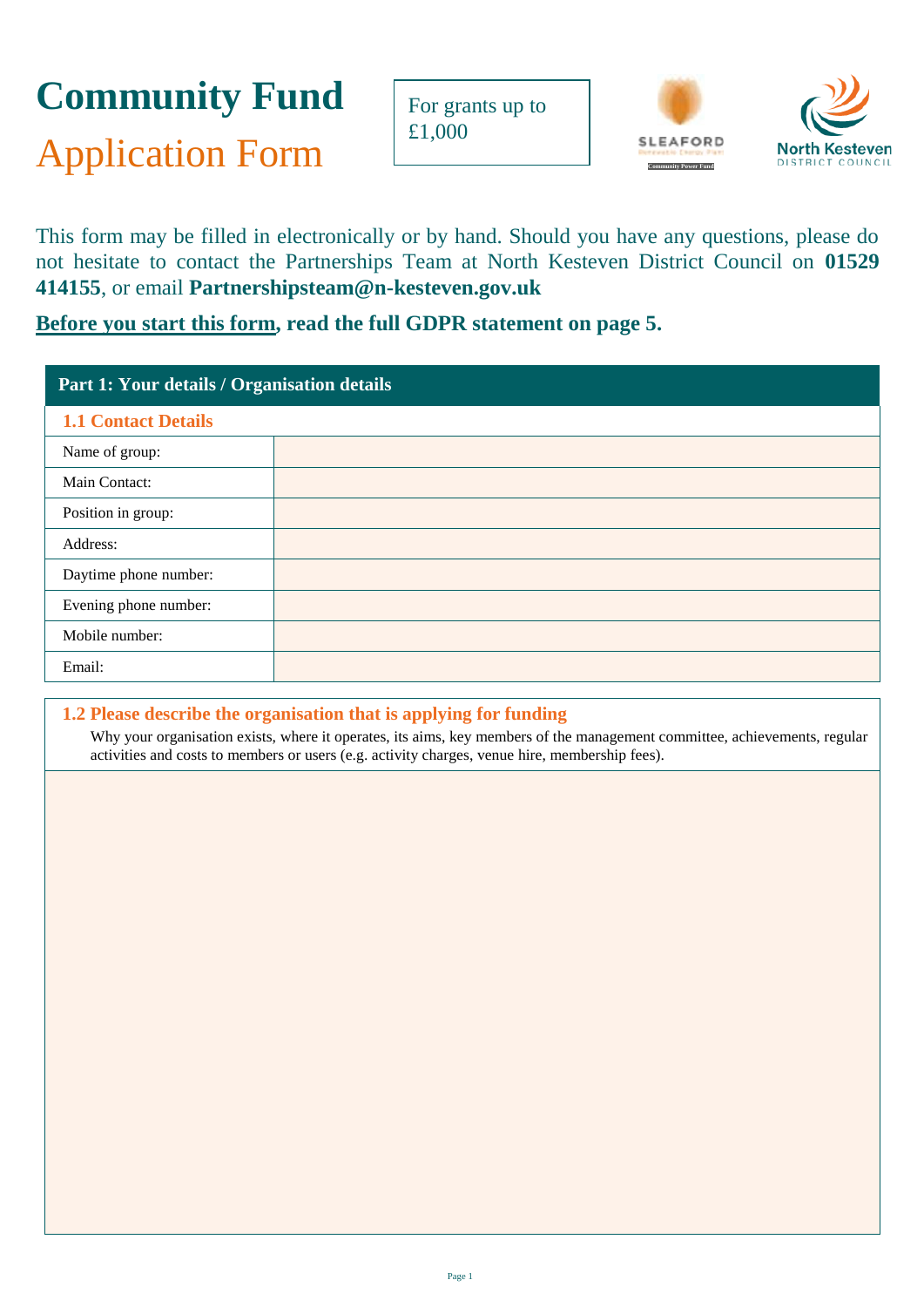#### **Part 2: Your Project**

#### **2.1 Please describe the project for which you are applying for a grant**

Please provide a summary of your project. This should include what you will do, who it is aimed at, when and where it will take place. This should paint a clear picture of what you are looking to do.

#### **Part 3: Benefits and Outcomes of Project**

**3.1 What difference will the funding make to your organisation and the community?**

Please provide details of changes or differences that completion of your project will bring to your organisation and the community e.g. new skills and qualifications, improved community cohesion etc.

We expect a short project report within 3 months of releasing funding. Photos, videos, quotes etc. can be used to evidence the success of your project.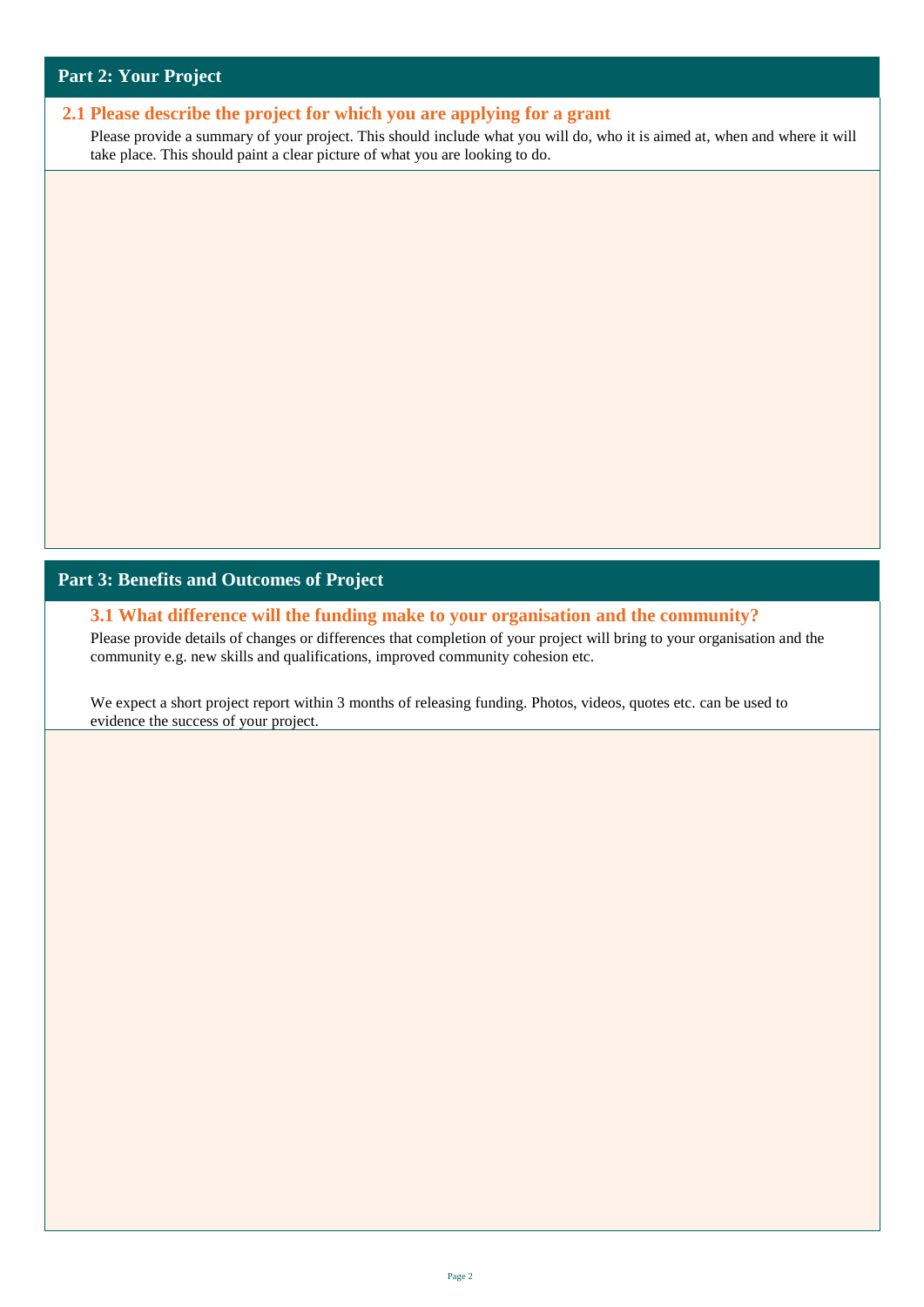#### Part 4: Project Costs (Please round-up all figures to nearest whole £)

#### **4.1 Please provide a detailed breakdown of the total cost of this project below**

All costs relating to your project must be stated, for example construction fees, equipment, fixtures and fittings, room hire or premises costs, training costs, staff or volunteer expenses, operational/activity costs, office, overhead, premises costs, capital costs, publicity costs.

If you are VAT registered, please ensure your figures exclude VAT.

| Item                           | Amount                                                                            |
|--------------------------------|-----------------------------------------------------------------------------------|
|                                | $\pounds$                                                                         |
|                                | $\mathfrak{L}% _{F}=\mathfrak{L}_{F,\mathbb{R}}\times\mathfrak{L}_{F,\mathbb{R}}$ |
|                                | $\pounds$                                                                         |
|                                | $\ensuremath{\mathbf{f}}$                                                         |
|                                | $\ensuremath{\mathbf{f}}$                                                         |
|                                | $\pounds$                                                                         |
|                                | $\ensuremath{\mathbf{f}}$                                                         |
|                                | $\pounds$                                                                         |
|                                | $\mathfrak{L}% _{F}=\mathfrak{L}_{F,\mathbb{R}}\times\mathfrak{L}_{F,\mathbb{R}}$ |
|                                | $\ensuremath{\mathbf{f}}$                                                         |
|                                | $\pounds$                                                                         |
|                                | $\pounds$                                                                         |
|                                | $\pounds$                                                                         |
|                                | $\mathfrak{L}% _{F}=\mathfrak{L}_{F,\mathbb{R}}\times\mathfrak{L}_{F,\mathbb{R}}$ |
| Total cost of above items:     | $\pounds$                                                                         |
| How much are you applying for? | $\pounds$                                                                         |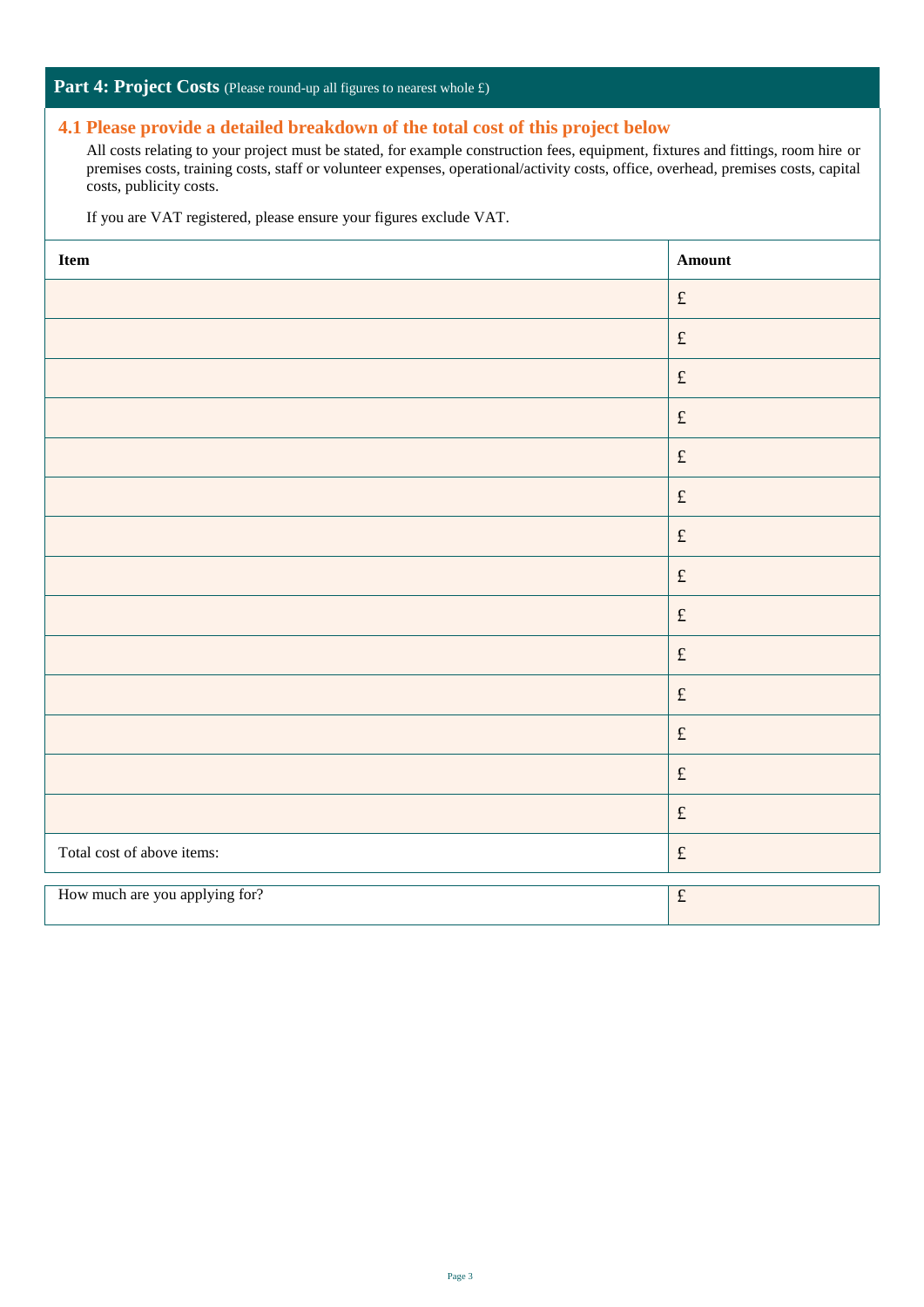#### **Part 5: Declaration and Signature**

#### **5.1 Declaration**

In signing this declaration I agree that:

- I have full authority on behalf of the group/organisation to make this application
- The information contained in this application is correct at the time of submission.
- I will provide a report within three months of the funding being released to evidence the success of the project.
- I will acknowledge Sleaford REP Community Power Fund's contribution to the project, wherever possible.
- The group/organisation have appropriate insurance cover for the project.

• The group/organisation have appropriate safeguarding, equal opportunities, child protection policies/

statements in place for their activities and project.

| Signature: |  | Date: |  |
|------------|--|-------|--|
|------------|--|-------|--|